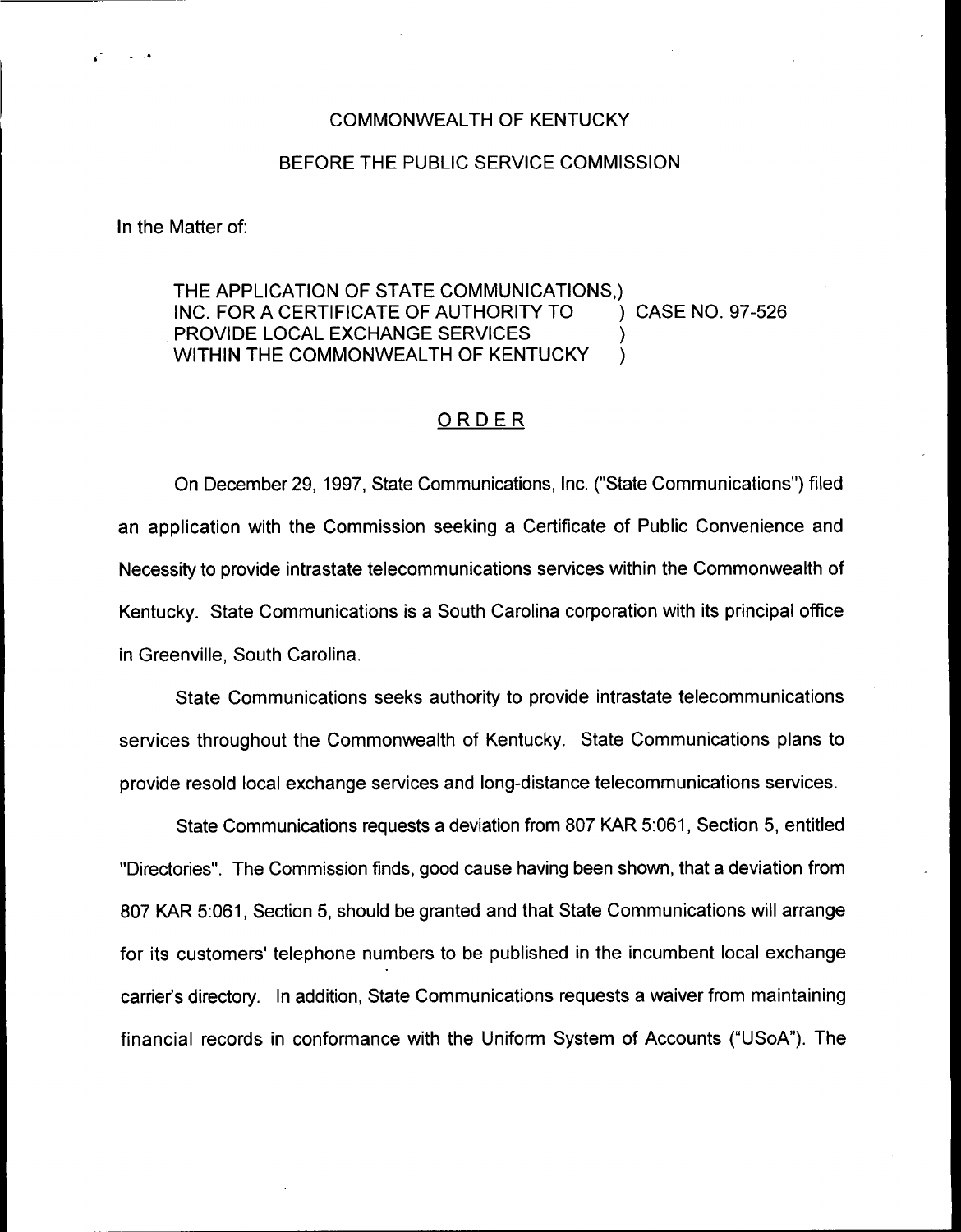Commission further finds that maintaining financial records in accordance with Generally Accepted Accounting Principles as opposed to USoA is acceptable.

On December 29, 1997, State Communications submitted a proposed tariff. On February 9, 1998, State Communications submitted revised tariff sheets. The tariff is pending Commission review.

Pursuant to Section 253 of the Telecommunications Act of 1996, State Communications may not offer local exchange service until it completes negotiations with incumbent local exchange carriers and the resulting agreements have been submitted to and approved by the Commission. On January 22, 1998, BellSouth Telecommunications, Inc. filed State Communications' agreement for Commission review. It is pending in Case No.  $98-052.<sup>1</sup>$ 

State Communications has demonstrated its financial, managerial, and technical capability to provide utility service. The Commission finds that State Communications should be authorized to provide intrastate telecommunications services within the Commonwealth of Kentucky, as described in this Order and State application.

The Commission, having considered the evidence of record and being otherwise sufficiently advised, HEREBY ORDERS that:

 $1<sub>1</sub>$ State Communications is granted authority to provide intrastate telecommunications services within the Commonwealth of Kentucky.

 $\mathbf 1$ 

Case No. 98-052, The Resale Agreement Negotiated by BellSouth Telecommunications, Inc. and State Communications, Inc. Pursuant to Sections 251 and 252 of the Telecommunications Act of 1996.